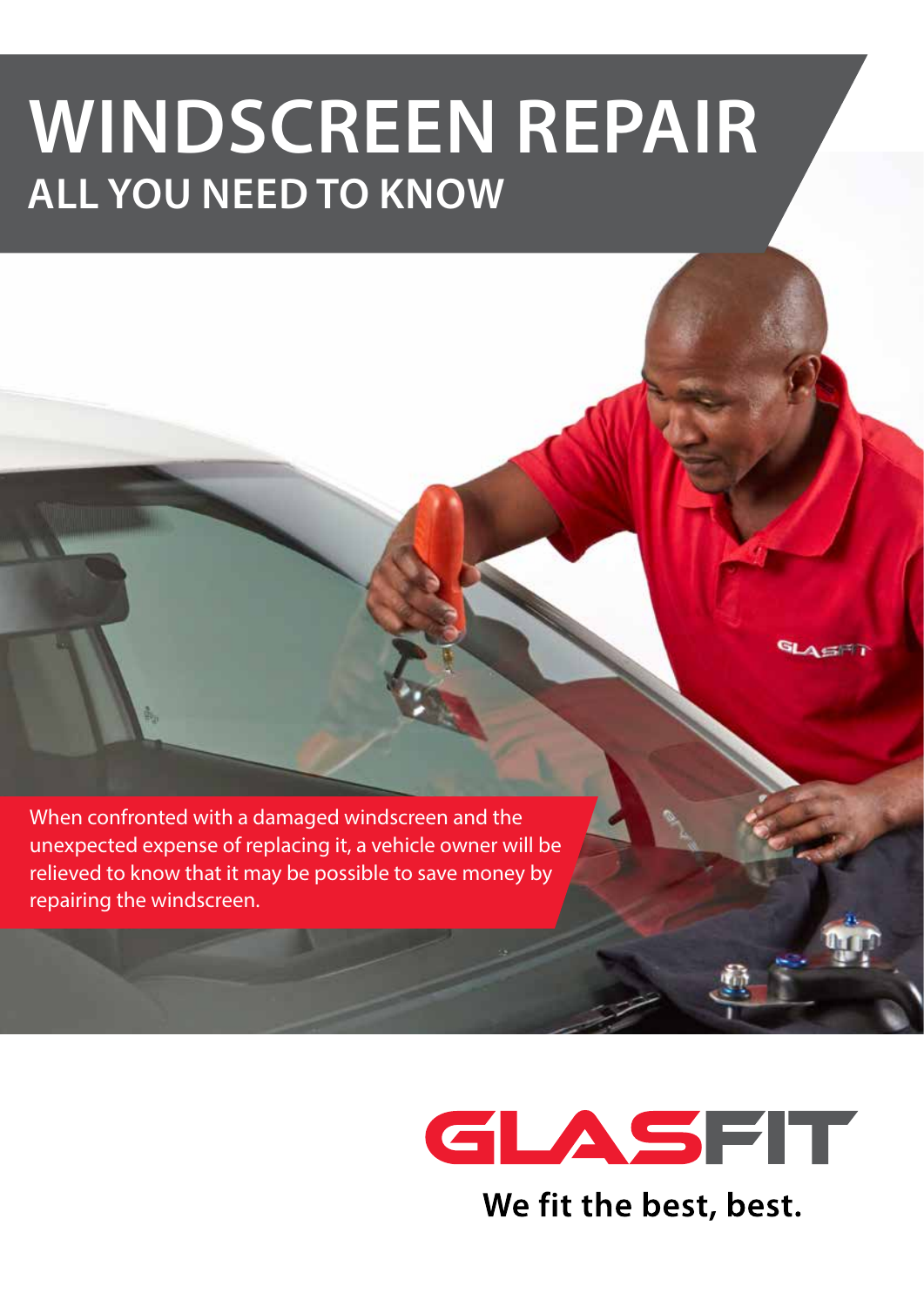### **YOUR WINDSCREEN**

#### **WHAT IS THE PURPOSE OF A WINDSCREEN?**

A windscreen allows for visibility, is a weather barrier, and protects occupants in a car from outside debris. As a safety component, it provides up to 30% of a vehicle's overall structural strength. This is especially important in a roll-over accident or front end collision as airbags rely on the windscreen for support if deployed.

#### **WHAT IS A LAMINATE WINDSCREEN?**

A laminate windscreen consists of two pieces of glass with a clear, soft plastic vinyl layer, referred to as a laminate or polyvinyl butyral, sandwiched in-between. The laminate is the safety feature that holds the glass together when it is broken, preventing small glass splinters from injuring the vehicle's occupants.



#### **WHAT HAPPENS WHEN A WINDSCREEN IS DAMAGED?**

Generally, when a windscreen is chipped or cracked the air space created by the break in the glass can cause random refraction of light. Not only can this be distracting to the driver, but the strength of the windscreen is weakened by the fracture, which compromises the overall structural integrity of the vehicle.

#### **WHAT ARE THE TWO CAUSES OF WINDSCREEN DAMAGE?**

The two basic causes of damage to laminated motor glass are:

- impact, and
- stress.

Impact is the most common type of damage. It occurs when an object strikes the glass and causes a break in one of the glass layers. Also referred to as sudden impact damage, it may be possible to stop the damage from spreading with a repair.

A stress fracture or crack can be a result of extreme temperature changes, a structural weakness in the vehicle's body, or a defect in the glass or in the fitment thereof. There is usually no point of impact on the windscreen glass and a repair is not recommended.

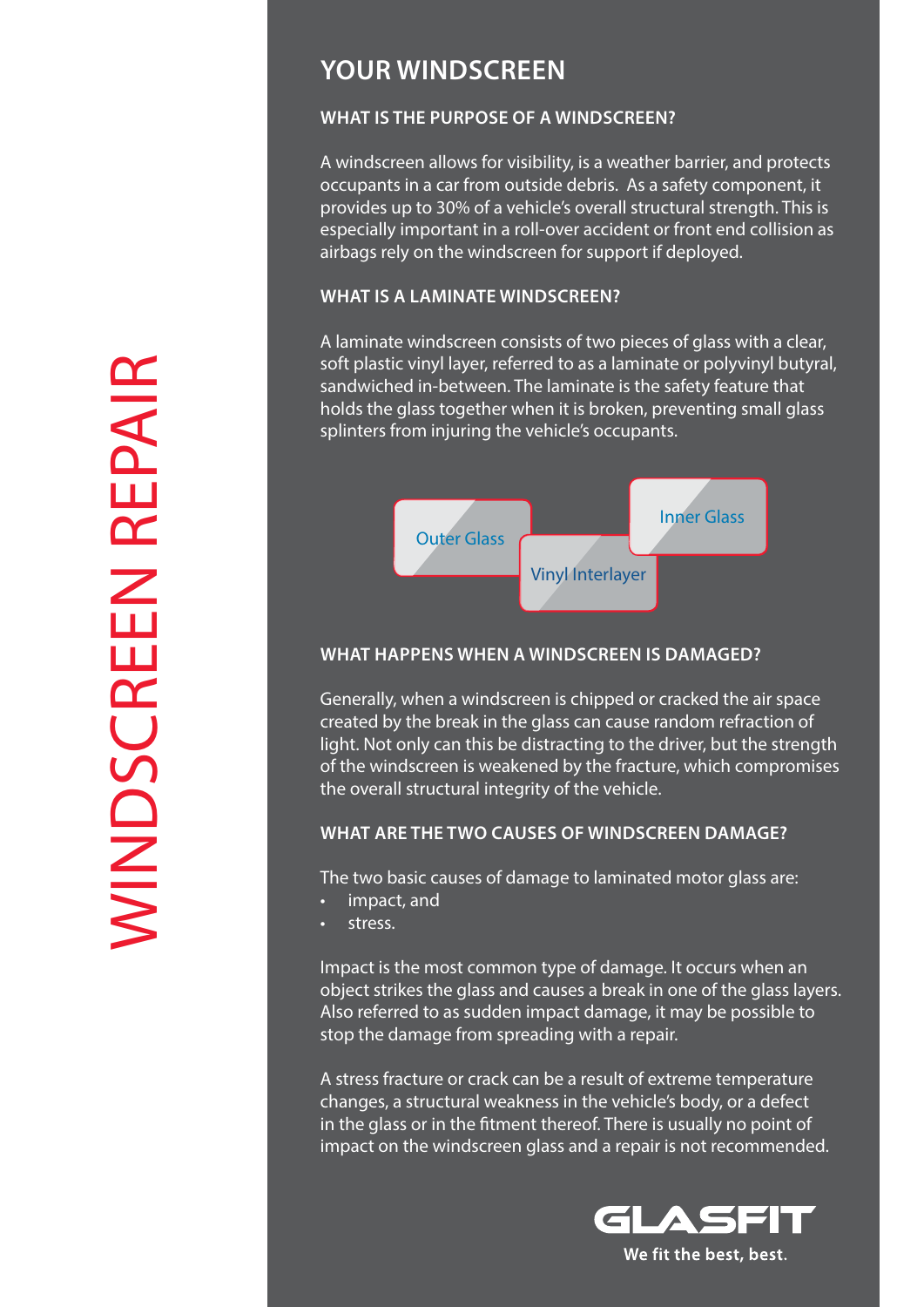## What are the types of impact windscreen damage?

#### **CHIPS AND CRACKS**

Sudden impact damage from small stones, hail, or other flying debris usually cause chips and/or cracks on the windscreen. These may be repairable, depending on certain repair criteria. A chip left unrepaired may develop into a crack due to temperature fluctuations, the impact of potholes, or pressure on the windscreen.

The most common types of windscreen damage are:

- bull's-eye
- partial bull's-eye or half moon
- crater
- star break, and
- combination.

#### **BULL'S-EYE**

This is a small cone or circular-shaped break inside the first layer of glass. It is normally caused by a circular shaped object hitting the glass. A true bull's-eye does not have any radial cracks and is usually between 9 mm and 25 mm in diameter. There is a small hole or pit at the point of impact.

#### **PARTIAL BULL'S-EYE OR HALF MOON**

This is also usually caused by a small round object striking the glass. Unlike a bull's-eye, the damage is not completely circular. Typically, these breaks are no larger than about 12 mm and have a very small pit at the impact point.

#### **CRATER**

This is a circular break that resembles a bottle cap. The inside edge of the circle is usually cracked to the surface.





#### **STAR BREAK**

This has an impact point with one or more radial cracks extending from the break. These breaks vary in size and number of radial cracks. Some are only 7 mm long with one crack. A true star break never has a large cone beneath the impact point.

#### **COMBINATION**

This damage presents as more than one type of break. As an example, it could be the combination of a star or bull's-eye with cracks extending from the impact point.



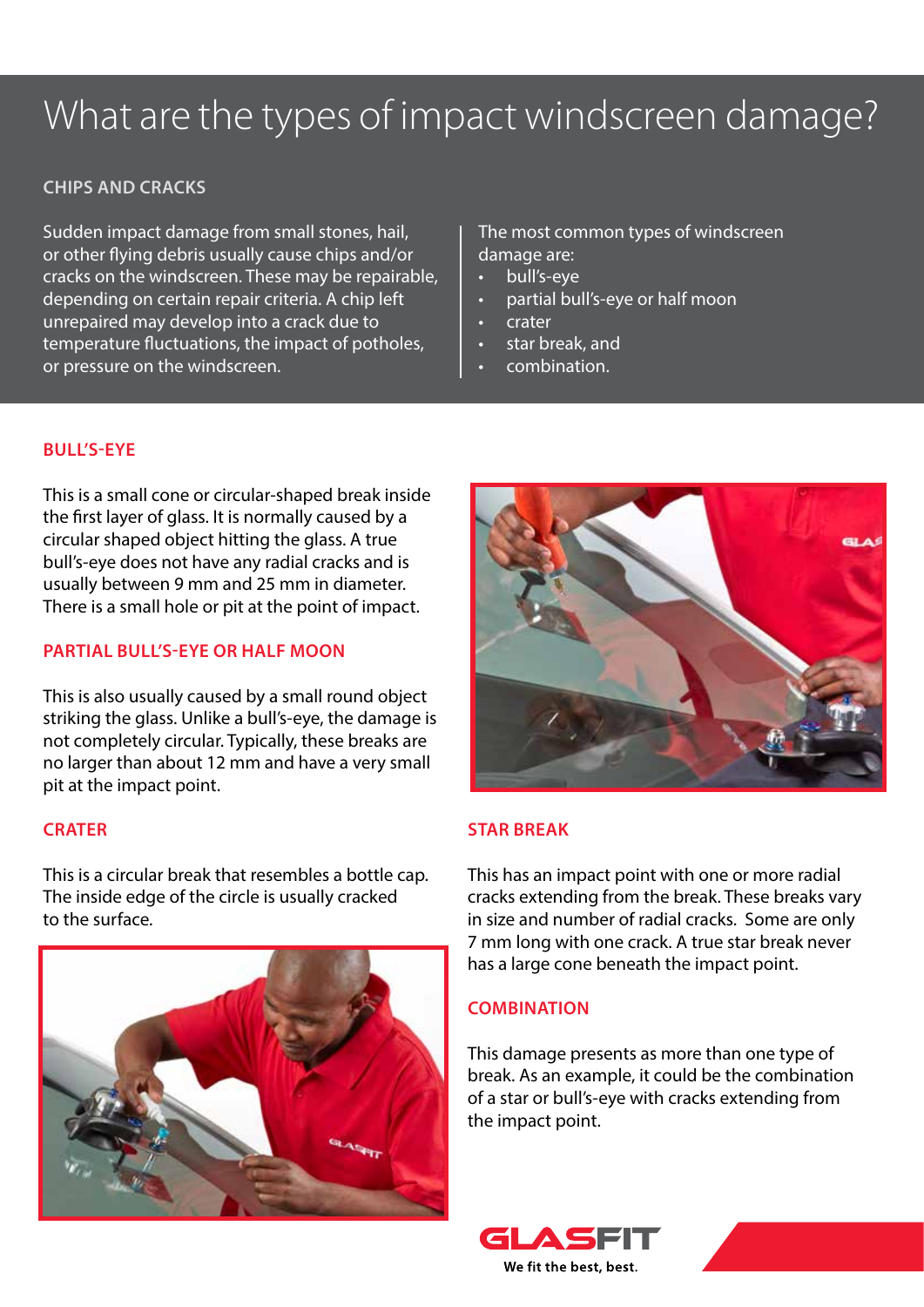

## **IF THIS IS THE DAMAGE WE CAN SAFELY REPAIR IT!**



**CRACK**



**BULL'S-EYE**



**CRATER**



#### **STAR BREAK**



#### **COMBINATION**

| I<br>I<br>$\overline{\mathsf{A}}$<br>I<br>I |  |
|---------------------------------------------|--|
| ٠<br>I<br>г                                 |  |

B

 $110 \text{ mm}$  110 mm

### Zone A

As the critical zone for the driver's line of vision, no matter how small the damage, for your safety, repairs are not permitted in this area.

## Zone B

Damage within this zone can be repaired if:

- cracks in your windscreen do not exceed 150 mm in length, extend through more than the outer layer of glass, or run from the edge of the windscreen
- chip damage does not exceed 25 mm in diameter
- crater damage is under 5 mm in diameter.

www.glasfit.com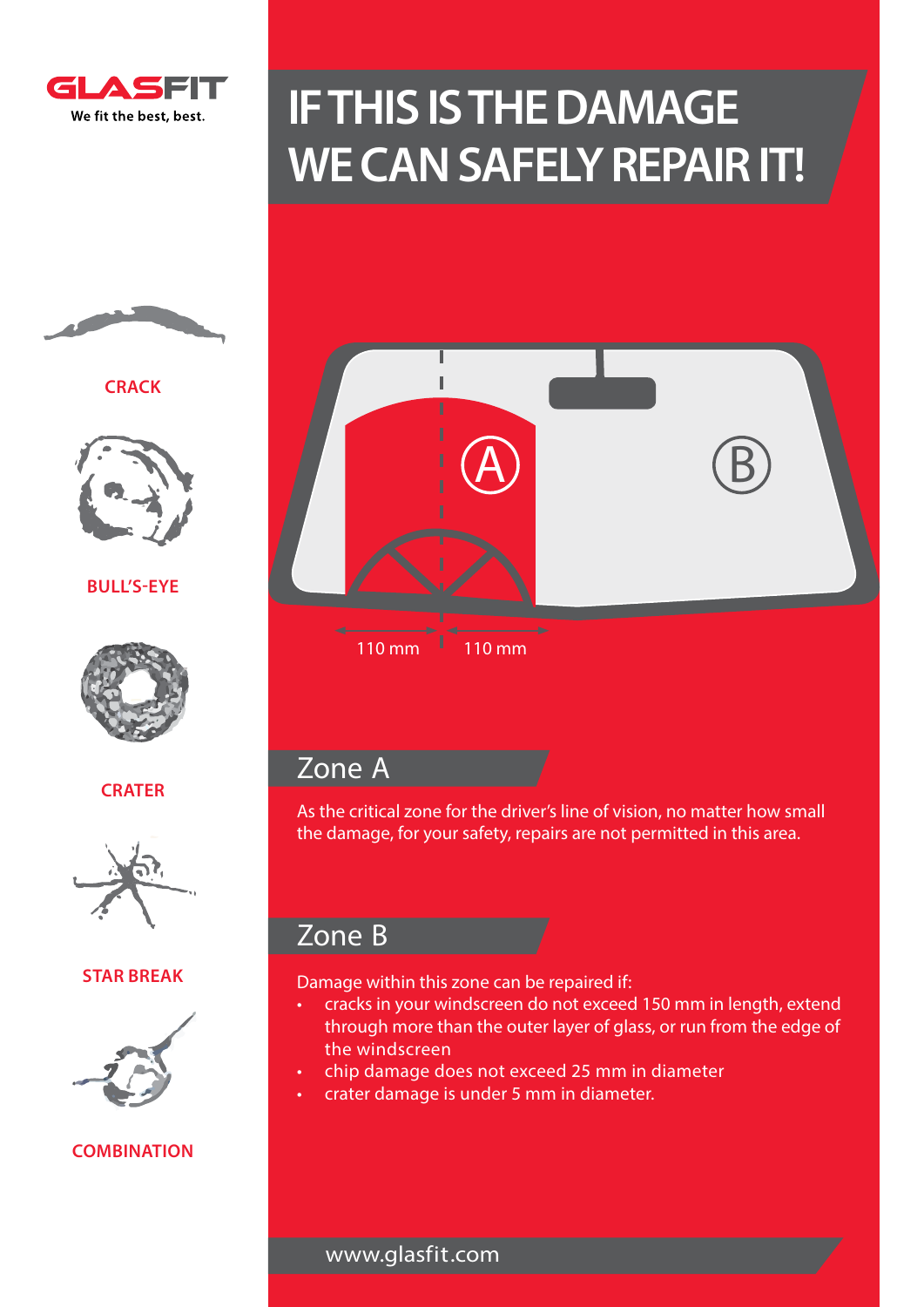#### **WINDSCREEN REPAIR**

The goal of a windscreen repair is to stop the damage from spreading and making a windscreen replacement unavoidable. Once repaired, the windscreen's optical clarity and structural integrity is improved.

#### **WHY REPAIR?**

A windscreen repair is a more cost-effective option than a replacement and takes less time to complete.

#### **THE WINDSCREEN REPAIR PROCESS**

During a windscreen repair, broken glass, debris and water is removed from the break. A vacuum is then created in the area where the glass is missing. A liquid resin is injected into this void in order to seal the laminate. Once cured, any excess resin is polished away.

#### **IS ALL WINDSCREEN DAMAGE REPAIRABLE?**

Not all damage to the windscreen is repairable. Whether a chip or crack can be repaired will depend on the size, depth, type and location of the damage.

Before commencing a repair, the Glasfit repair technician will assess the glass to determine if a windscreen repair can be attempted or if the windscreen must be replaced. If the technician determines that the windscreen can be repaired, he/she will discuss with the customer factors that may affect the success of the repair and the visual result. Every customer must be made fully aware of the repair criteria, risks, liability, and terms and conditions associated with the process before giving their consent.

#### **WHAT TO EXPECT FROM A WINDSCREEN REPAIR**

The object of a windscreen repair is to use a resin to fill voids and cracks down to the vinyl lamination in order to prevent the damage from spreading further. Once repaired, a cosmetic blemish may still be visible.

The success of a repair and its visual appearance is affected by:

- age
- amount of contamination
- location, and
- severity of damage.

Placing a windscreen plaster over the damage immediately after it has occurred and ensuring that the crack is repaired shortly thereafter will assist in an effective repair. If left unrepaired, a chip or crack can spread quickly, resulting in the windscreen needing to be replaced.

#### **REPAIR CRITERIA**

A Glasfit repair technician is required to operate within standard prescribed guidelines and these must be strictly adhered to.

Repairs are not recommended where:

- the damage is situated in the driver's critical viewing area - "A Zone"
- the size, depth and severity of damage exceed the recommended technical repair specifications
- more than three repairs per windscreen are carried out at a time
- the damage has previously been repaired
- the area is contaminated with visible impurities such as dirt, insects or moisture that cannot be removed through cleaning
- the repairs are in high stress areas of the windscreen, i.e., within 6 cm from the edges of the windscreen
- the lamination has been damaged or has discolouration
- the damage extends to the inside glass layer
- value-added features such as a rain sensor or an internal radio antenna may be affected by a repair.